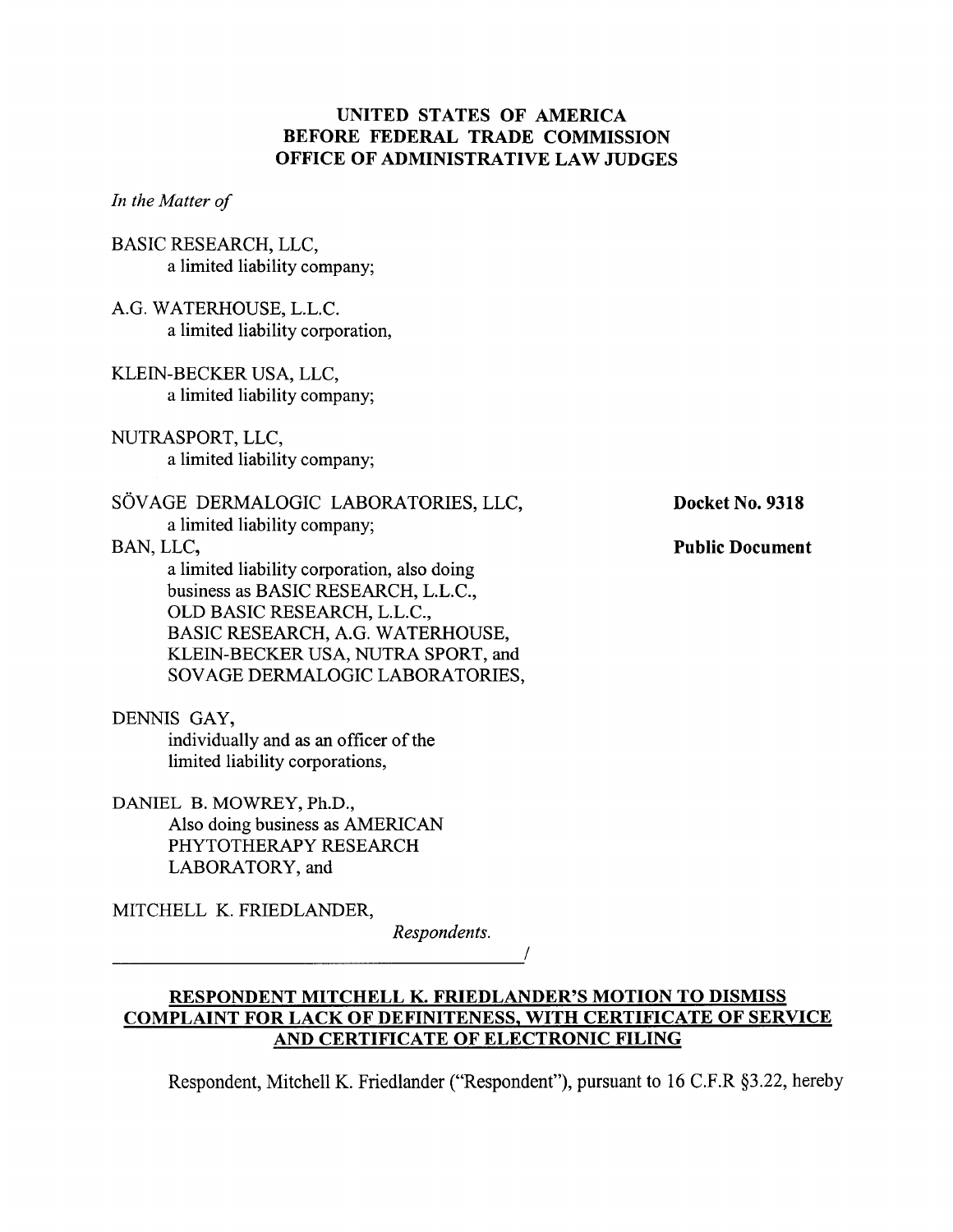files this Motion for Dismissal of the Complaint for Lack of Definiteness ("Motion"), and in support thereof states as follows.

### **I. INTRODUCTION**

The FTC alleges that Respondents are responsible for various acts or practices that are deceptive or unfair in connection with certain advertisements. The administrative complaint does not provide a clear and concise factual statement sufficient to inform Respondent Friedlander with reasonable definiteness about the type of specific acts or practices alleged to violate the FTC Act. As such, Respondent Friedlander does not know with any degree of sufficiency the specific charges leveled against him. For example, Respondent cannot ascertain FTC's intended meaning and usage of certain terms, such as: "reasonable basis," "rapid," "substantial," "visibly obvious," or "causes," and it fails to assert which (if any) specific acts or practices are "unfair" or why they are "unfair." As a result of the indefiniteness of the Commission's complaint, the complaint fails to state a violation of either Section 5(a) or 12 of the Federal Trade Commission Act and should accordingly be dismissed.

### **11. RELEVANT FACTS**

On June 16, 2004 the Commission authorized an administrative complaint against Respondents, which alleges that the Respondents have engaged in "deceptive acts and practices" in connection with the marketing of the following weight loss products, *three* topical gels: Dermalin-APgTM, Cutting GelTM, and Tummy Flattening GelTM; **two** Ephedra-caffeine-aspirin products, Leptoprin<sup>TM</sup> and Anorex<sup>TM</sup>; and *one* children's weight loss diet aid, PediaLean<sup>®</sup>.

The Commission's allegations primarily concern representations about the efficacy of these products as claimed in various advertisements. Although the FTC has divided the above products into separate sets, the operational allegation against each product essentially is the

 $\overline{2}$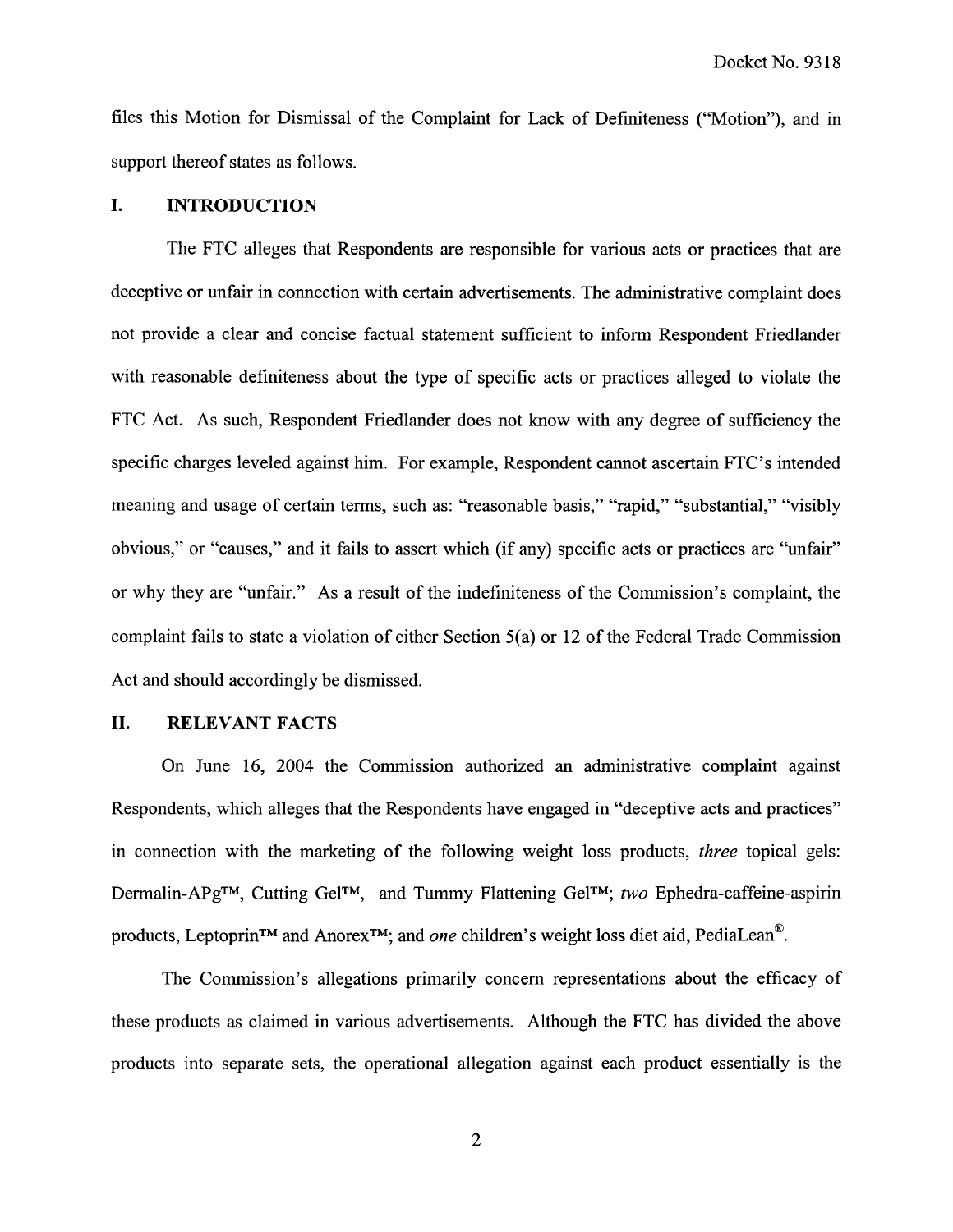same. The Commission contends that advertising for the products was false or misleading because (1) Respondent Friedlander expressly or by implication represented that he had a "reasonable basis that substantiated the representation" for his claims; and (2) Respondent Friedlander "did not possess or rely upon a reasonable basis that substantiated the representation."

The complaint, however, fails to adequately inform or notify Respondent Friedlander what is encompassed by the terms "reasonable basis" or "substantiation," notwithstanding the fact that both terms are critical elements of the operative allegations. Throughout the complaint, the FTC refers to, but does not specify, define or clarify, the intended meaning or usage of critical terms, or why specific terms allegedly deceptive, including "reasonable basis," "rapid," "substantial," "visibly obvious" and "causes." Further, the term "unfair" is not defined with regard to how it is to be applied in connection with specific advertised claims. The failure to provide adequate notice with respect to the substance of the allegations in the complaint renders the complaint void, as Respondent Friedlander, as the complaint is currently framed, is incapable of framing appropriate and hll responses and pleading adequate defenses.

#### **111.** ARGUMENT

A complaint must allege sufficient facts to outline a cause of action Chan v. City of Chicago, 777 F. Supp 1437, 1440-1441 (N.D.111. 1991). The complaint must state either direct or inferential allegations concerning all material elements necessary for recovery under the relevant legal theory. Id. **A** court, however, need not strain to find favorable inferences that are not apparent on the face of the complaint. Id., see also, In re Credit Acceptance Corporation Securities Litigation, 50 F.Supp.2d 662, 669 (E.D.Mich 1999).

 $\mathfrak{Z}$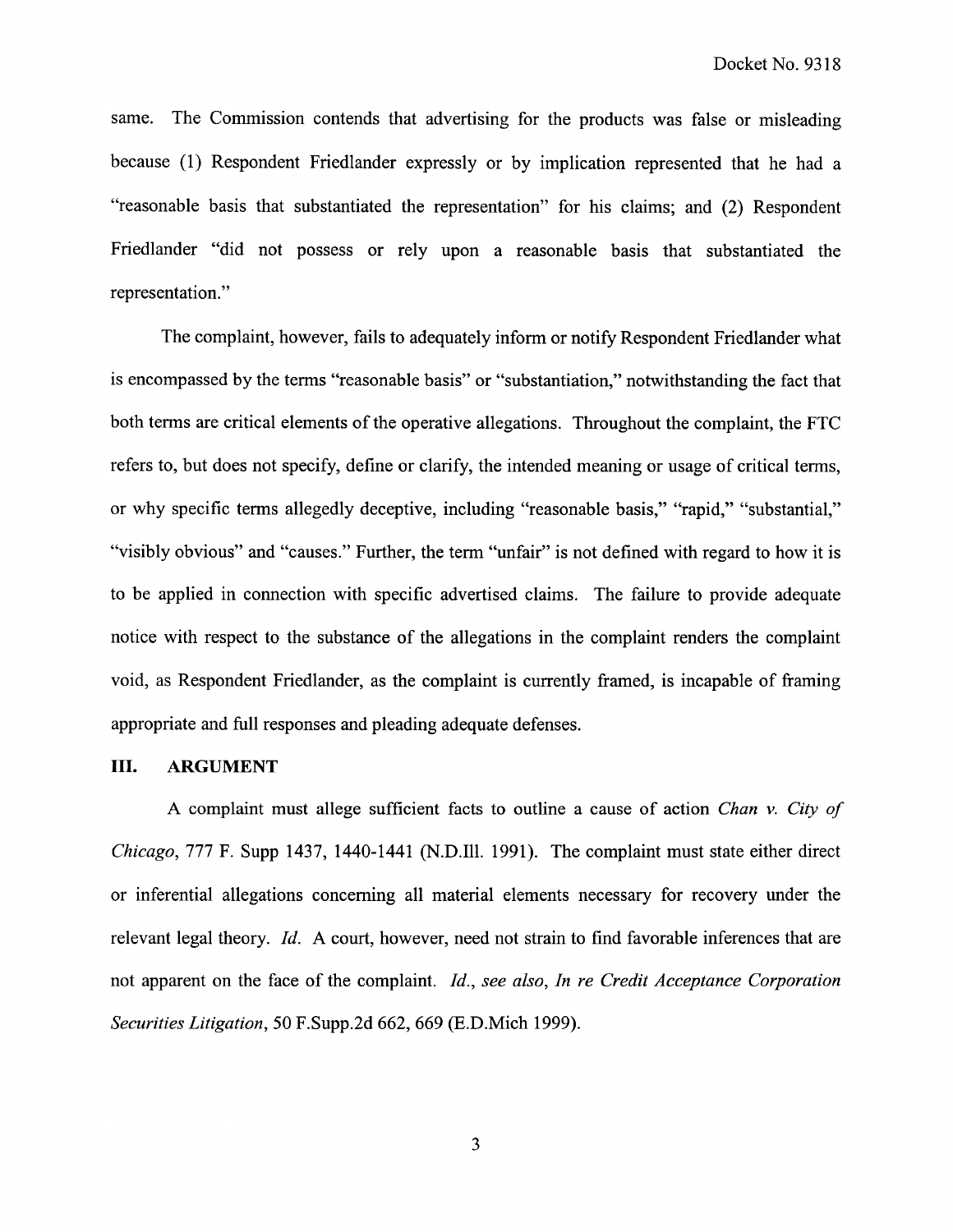Here, the Commission's failure to define key elements of its operative allegations in the complaint prohibits the Respondents from appreciating with ". . .reasonable definiteness of the type of acts or practices alleged to be in violation of the law." 16 C.F.R. 3.1 l(c). Although the FTC's Complaint has levied allegations against Respondent Friedlander that accuse him of deceptive or unfair acts stemming from marketing materials, and has cited extensively from these marketing materials, the Complaint fails to clarify the following terms in a manner that advances the relevant legal theory, or allows Respondent Friedlander to form an answer to the allegations.

#### A. "Reasonable Basis"

With respect to each of the products involved, the FTC has alleged that the Respondents lacked a "reasonable basis" for including various representations in their marketing material. Nowhere has the Commission defined the substance of that term. As such, Respondent Friedlander is forced to guess at what standard the Commission staff seeks to enforce against him. Simply alleging that Respondent Friedlander failed to possess a "reasonable basis" that substantiated his representations – without articulating what constitutes a reasonable basis – makes it impossible for Respondent Friedlander to argue otherwise, much less argue that the nature, quantum or quality of the substantiation was, in fact, appropriate. Until the Commission defines "reasonable basis" as applied to each specific representation it has challenged, Respondent Friedlander is unable to evaluate, defend and prepare his case.

Moreover, an amorphous definition of what constitutes a reasonable basis permits the Commission to negate the sufficiency of whatever substantiation evidence Respondent Friedlander may offer in defense of the complaint simply by contending that Respondent's proof is not enough. In other words, in the absence of precise standard of what constitutes a reasonable basis, neither Respondent Friedlander nor the Administrative Law Judge has a measurable

 $\overline{4}$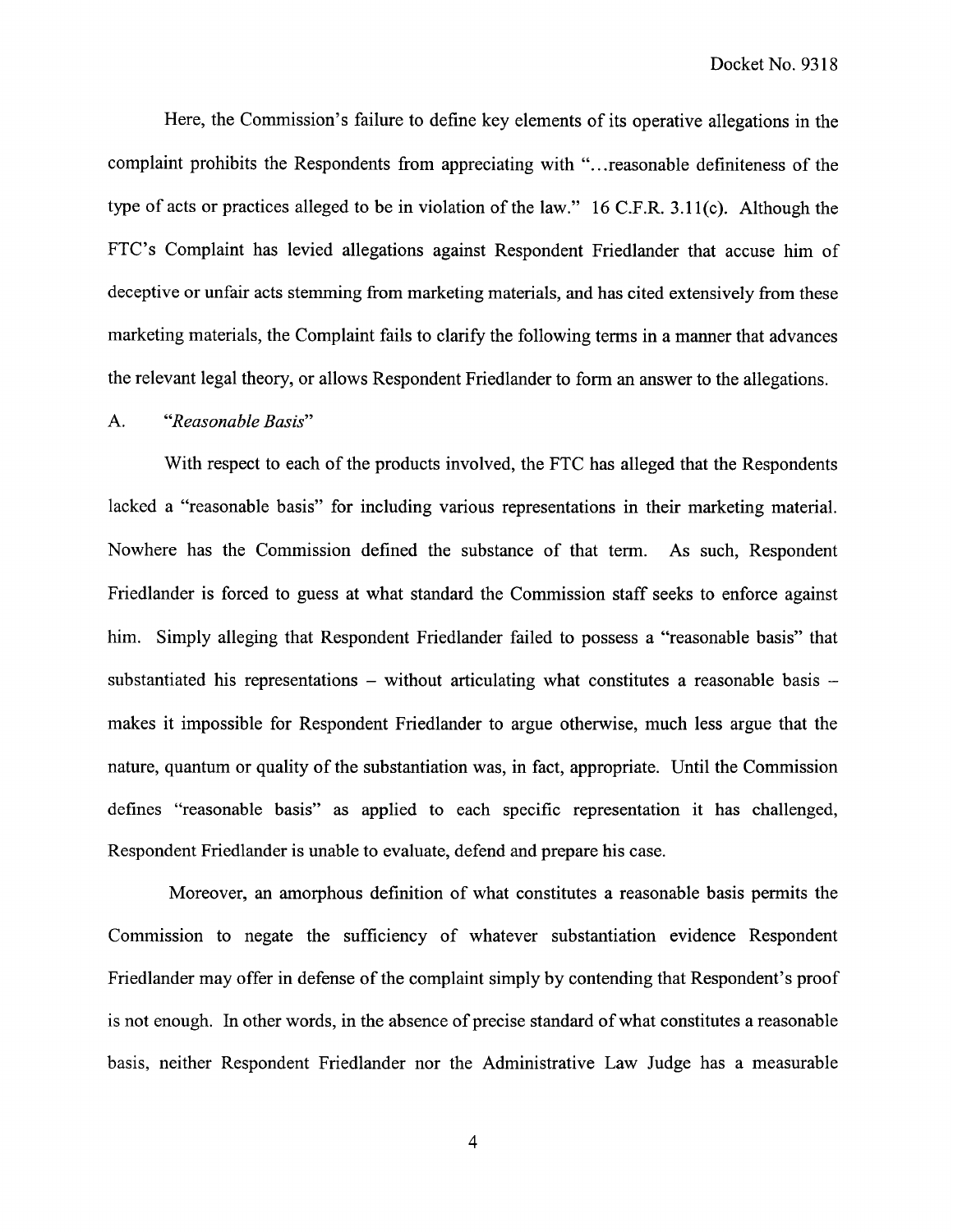standard against which Respondent's substantiation evidence may be measured, leaving the Commission in a position of establishing the demarcation point between what is and is not legal to its own fancy. Simply put, how can Respondent Friedlander be guilty of committing violations of Section 5(a) and 12 of the Federal Trade Commission Act (the Act) for not having a "reasonable basis" when neither the Act, nor the Commission's rules reference the phrase or otherwise define it?

### B. "Rapid"

With respect to the Topical Gels discussed in the administrative complaint, the Commission alleges that Respondent Friedlander had no reasonable basis that substantiated his claims regarding "rapid" fat loss. Most importantly, the term "rapid" is not defined. Respondent Friedlander is forced to speculate as to its meaning. How fast is rapid? Without further guidance as to what representations the FTC contends is objectionable, Respondent Friedlander cannot be expected to address such charges. As a result, the complaint is rendered void for failing to state a cause of action either under Section 5(a) or 12 of the Act.

# C. "Substantial"

The Commission's failure to define the term "substantial" when used in connection with the phrase "fat loss" fails to inform Respondent Friedlander of the nature and quality of the standard the Commission intends to apply against him. Merely using this subjective and relative term, without an adequate benchmark, provides no guidance as to what the Commission contends is objectionable and does not adequately notify Respondent Friedlander of the acts of which he stands accused. By way of analogy, the term "substantial portion" of a fetal body in the context of "partial-birth" abortion statutes has been declared unconstitutional, as applied. Carhart, M.D. v. Steinberg, 11 F.Supp.2d 1099, 1131 (D. Nebraska 1998) ("While vaginal

 $\mathfrak{s}$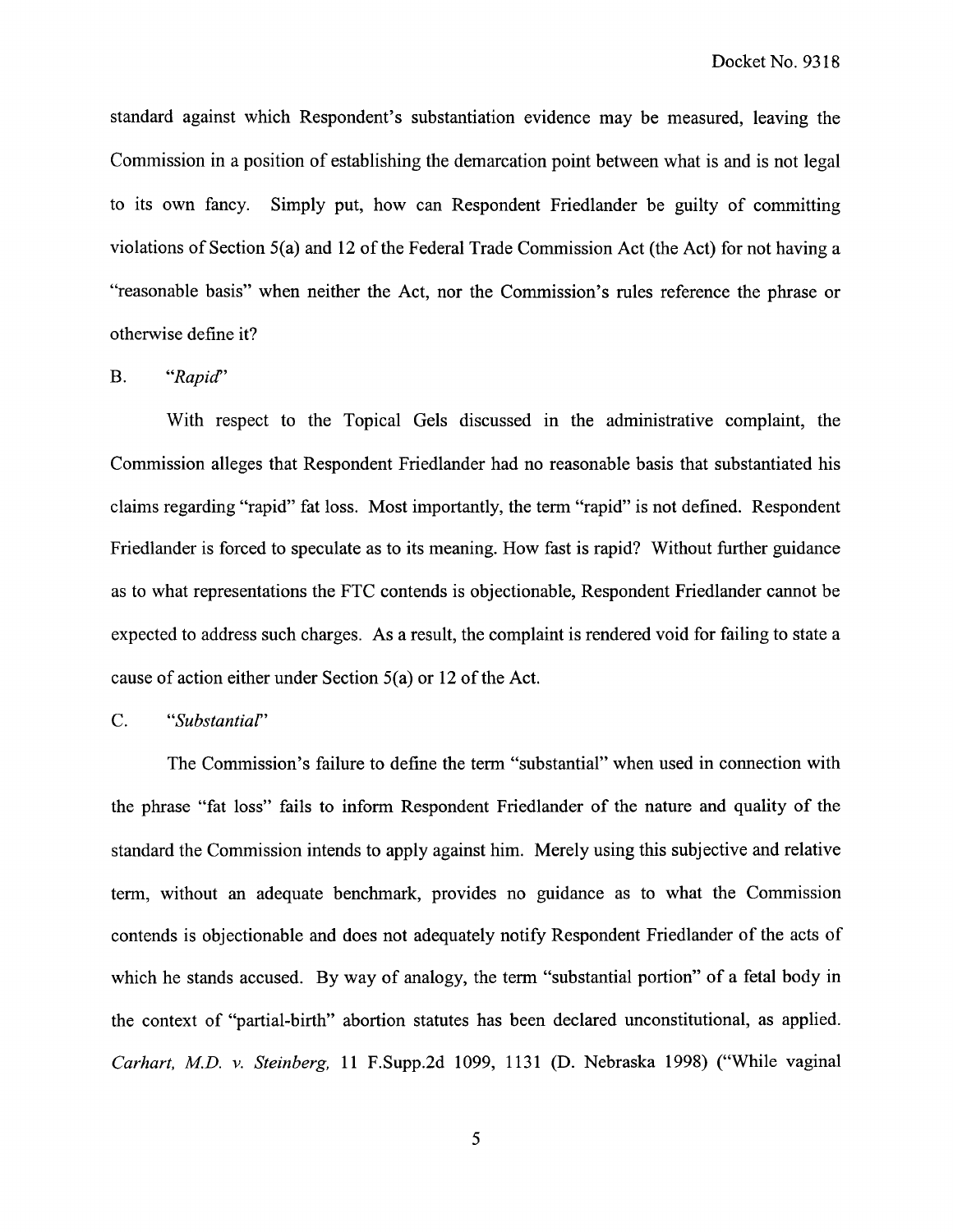Docket No. 9318

delivery of an arm or leg is a 'substantial portion' of a fetal body, it is unclear what more the term 'substantial portion' may mean. Every doctor who testified, including the defense experts, stated that they did not understand the outer limits of the term or the term could be interpreted in vastly different ways by fair-minded people."); Richmond Medical Center For Women v. Gilmore, 55 F.Supp.2d 441, 498 (E.D. Va. 1999) ([citing Carhart] "...Nebraska's law was void for vagueness because, and only because, 'the words 'substantial portion' are so vague as to be meaningless to doctors, lay people and prosecutors alike."'). In the absence of a meaningful definition of substantial, the complaint fails for vagueness.

# D. "Visibly Obvious"

With respect to the topical gel products, the Commission alleges violations based on the words "visibly obvious." The complaint does not provide notice as to how the Commission defines and applies that term in the context of Respondents' marketing materials (e.g., "visibly obvious" to whom?). It simply is not possible to discern from whose perspective the Commission expects Respondent Friedlander to defend the claim. As such, Respondent Friedlander is incapable of formulating an appropriate and complete response, let alone to understand, the specific claims against him in relation to this term.

## E. "Causes"

Superficially, the term "causes" may appear not to require further definition. However, in the context of the complaint the term fails to inform Respondent Friedlander of the nature of the allegations he must defend. It fails to identify whether "cause" refers to contributory or exclusive cause. As a result of that ambiguity, Respondent Friedlander is forced to guess which definition of "cause" the Commission has based its allegations on in the Complaint. Respondent Friedlander accordingly does not know which definition he is alleged to have violated.

6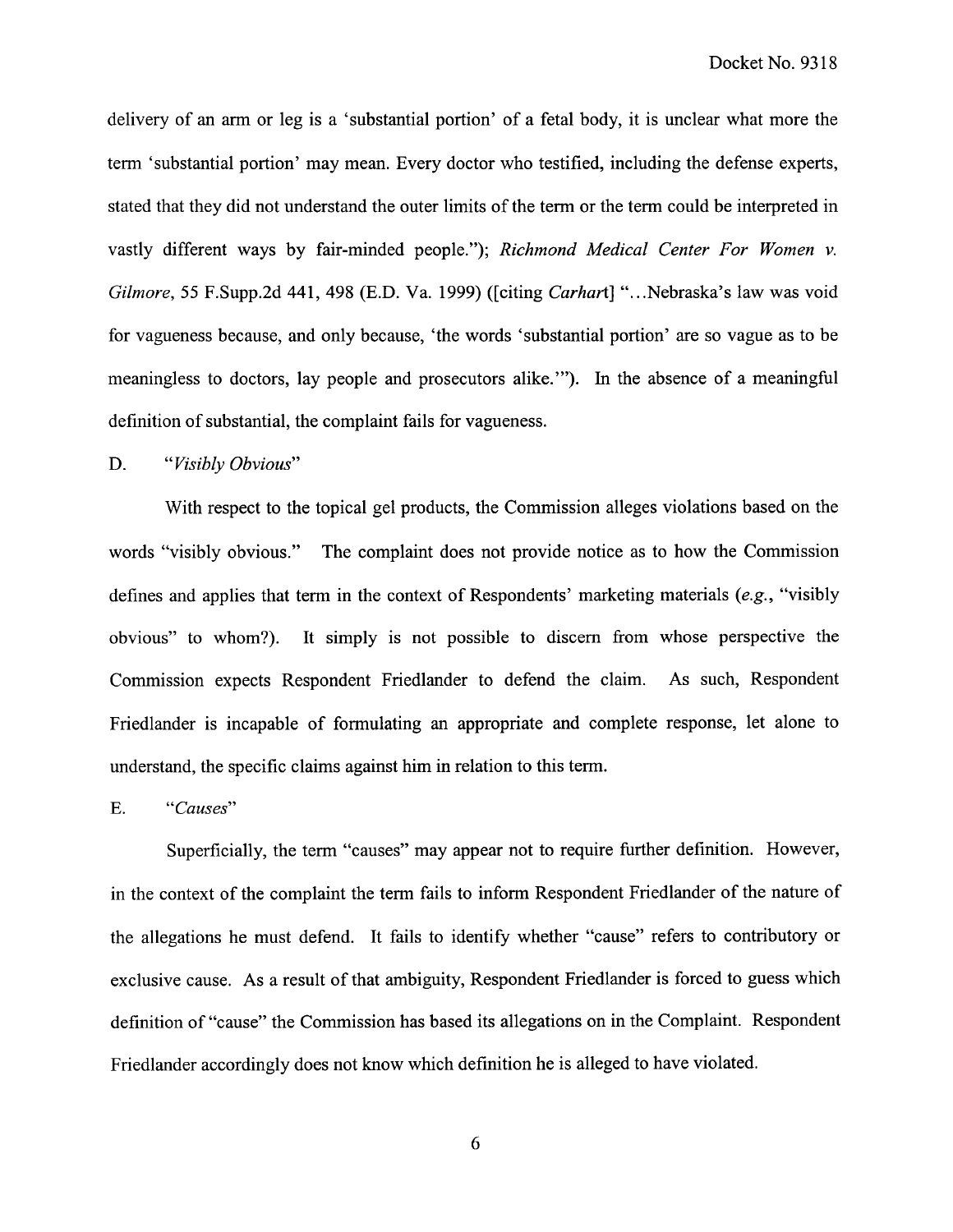Docket No. 9318

### F. "Unfair"

Paragraph 44 of the complaint asserts: "The acts and practices of respondents as alleged in this complaint constitute *unfair or* deceptive acts or practices, and the making of false advertisements...." The complaint does not otherwise define the term "unfair" or what acts or practices allegedly were "unfair," and if so, what made them so. Respondent Friedlander does not know what he should respond to as being allegedly unfair and as such cannot defend against such an amorphous allegation.

### **IV. CONCLUSION**

Based on the foregoing, Respondent Friedlander requests the Administrative Law Judge to dismiss the complaint for failing to state a cause of action under wither Section 5(a) or 12 of the Act and further require, in the event the Commission wishes to re-file an amended complaint, that the Commission staff, in any such amended complaint, define with specificity the terms and phrases addressed herein.

#### **CERTIFICATE OF SERVICE**

I HEREBY CERTIFY that a true and correct copy of the foregoing Motion to Dismiss Complaint for Lack of Definiteness, with proposed order, was provided to the following parties this 6th day of July, 2004 as follows:

(1) One (1) original and two (2) copies by hand delivery to Donald S. Clark, Secretary, Federal Trade Commission, Room H-159, 600 Pennsylvania Avenue, N.W., Washington, D.C., 20580;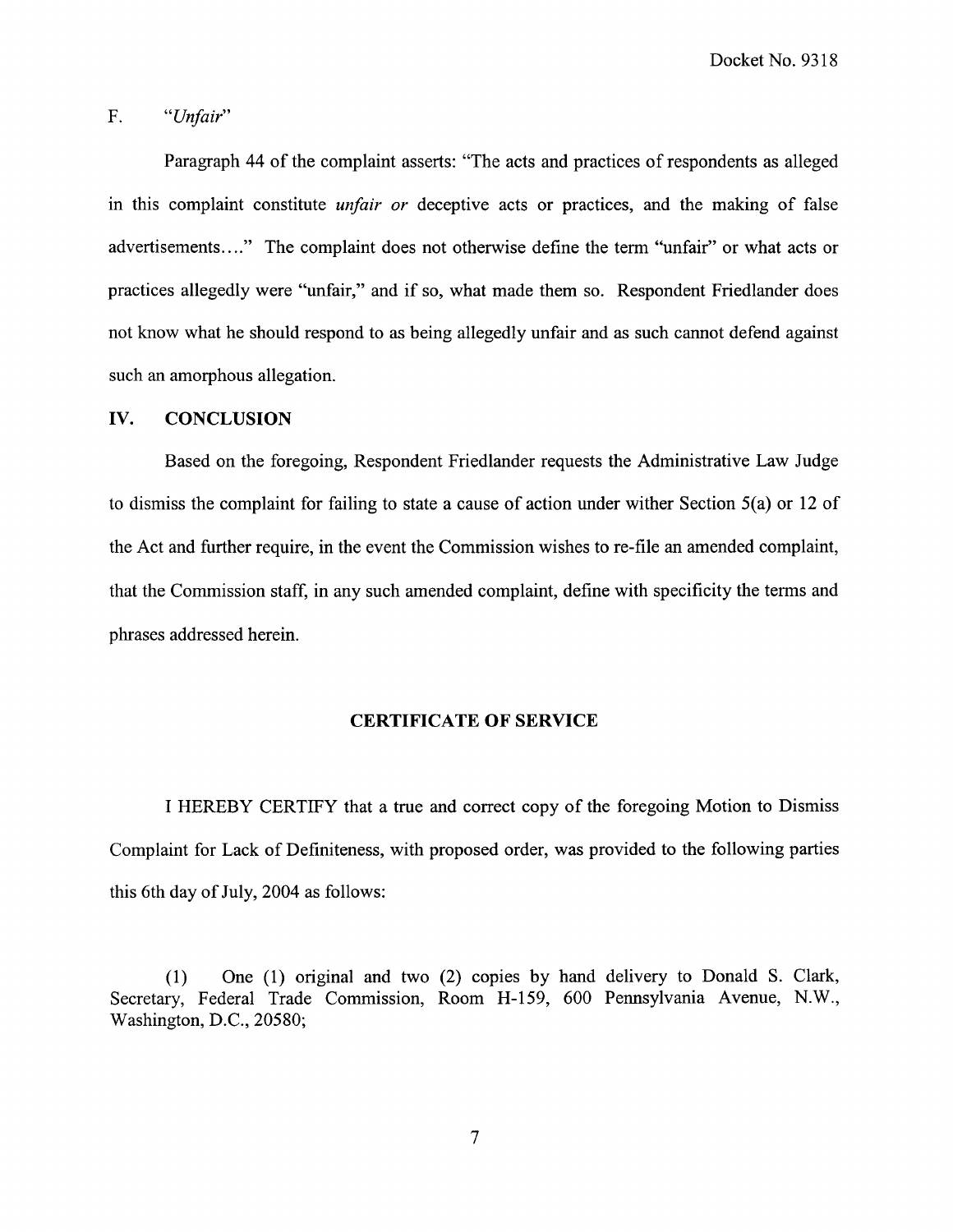(2) One (1) electronic copy via e-mail attachment in Adobe<sup>®</sup> ".pdf" format to the Secretary of the FTC at Secretary@ftc.gov;

(3) One (1) copy by hand delivery to Administrative Law Judge D. Michael Chappell, Federal Trade Commission, Room H- 106, 600 Pennsylvania Avenue N.W., Washington, D.C. 20580;

(4) One (1) copy via e-mail attachment in Adobe<sup>®</sup> ".pdf" format to Commission Complaint Counsel, Laureen Kapin, Joshua S. Millard, and Laura Schneider, all care of  $lkapin@ftc.gov$ , with one (1) paper courtesy copy via U. S. Postal Service to Laureen Kapin, Bureau of Consumer Protection, Federal Trade Commission, Suite NJ-2122, 600 Pennsylvania Avenue, N.W., Washington, D.C., 20580;

(5) One (1) copy via U. S. Postal Service to Elaine Kolish, Associate Director in the Bureau of Consumer Protection, Federal Trade Commission, 601 New Jersey Avenue, N.W., Washington, D.C. 20580

(6) One (1) copy each via United States Postal Service, separately, to Basic Research, LLC, A.G. Waterhouse, LLC, Klein-Becker, LLC, Nutrasport, LLC, Sovage Dermalogic Laboratories, LLC, BAN, LLC, Dennis Gay, and Daniel B. Mowrey, Ph.D., each c/o the Compliance Department, Basic Research, LLC, 5742 West Harold Gatty Drive, Salt Lake City, Utah 841 16.

I FURTHER CERTIFY that the electronic version of my Motion to Dismiss Complaint for Lack of Definiteness is a true and correct copy of the original document being filed this same day of July 6,2004, via hand delivery with the Office of the Secretary, Room H-159, Federal Trade Commission, 600 Pennsylvania Avenue, N.W., Washington, D.C. 20580.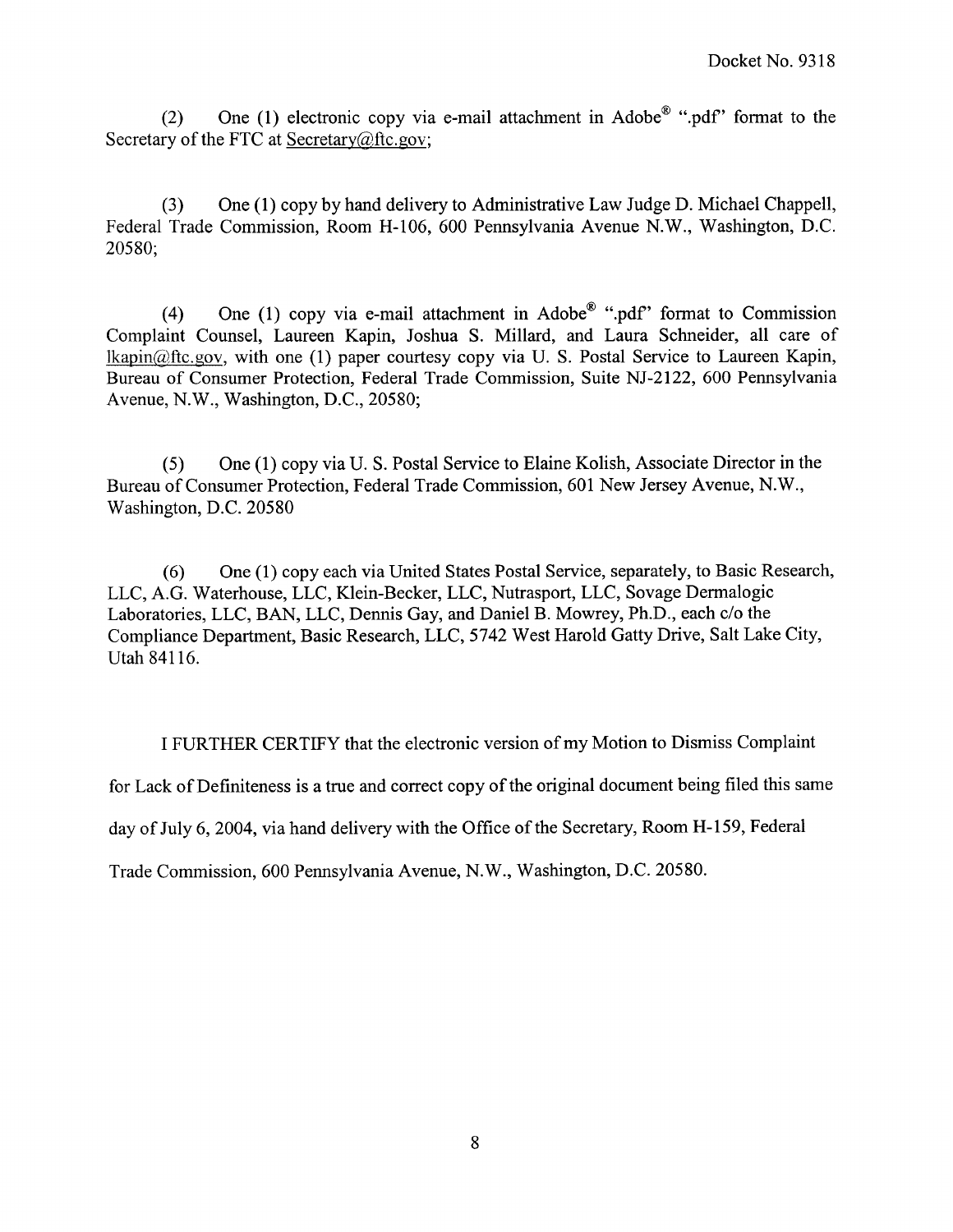**Mitchell K. Friedlander**   $\overline{\mathscr{C}}$ 

**C/O Compliance Department 5742 West Harold Gatty Drive Salt Lake City, Utah 841 16 Telephone: (801) 414-1800 Facsimile: (80 1) 5 17-7 108** 

**Pro Se Respondent**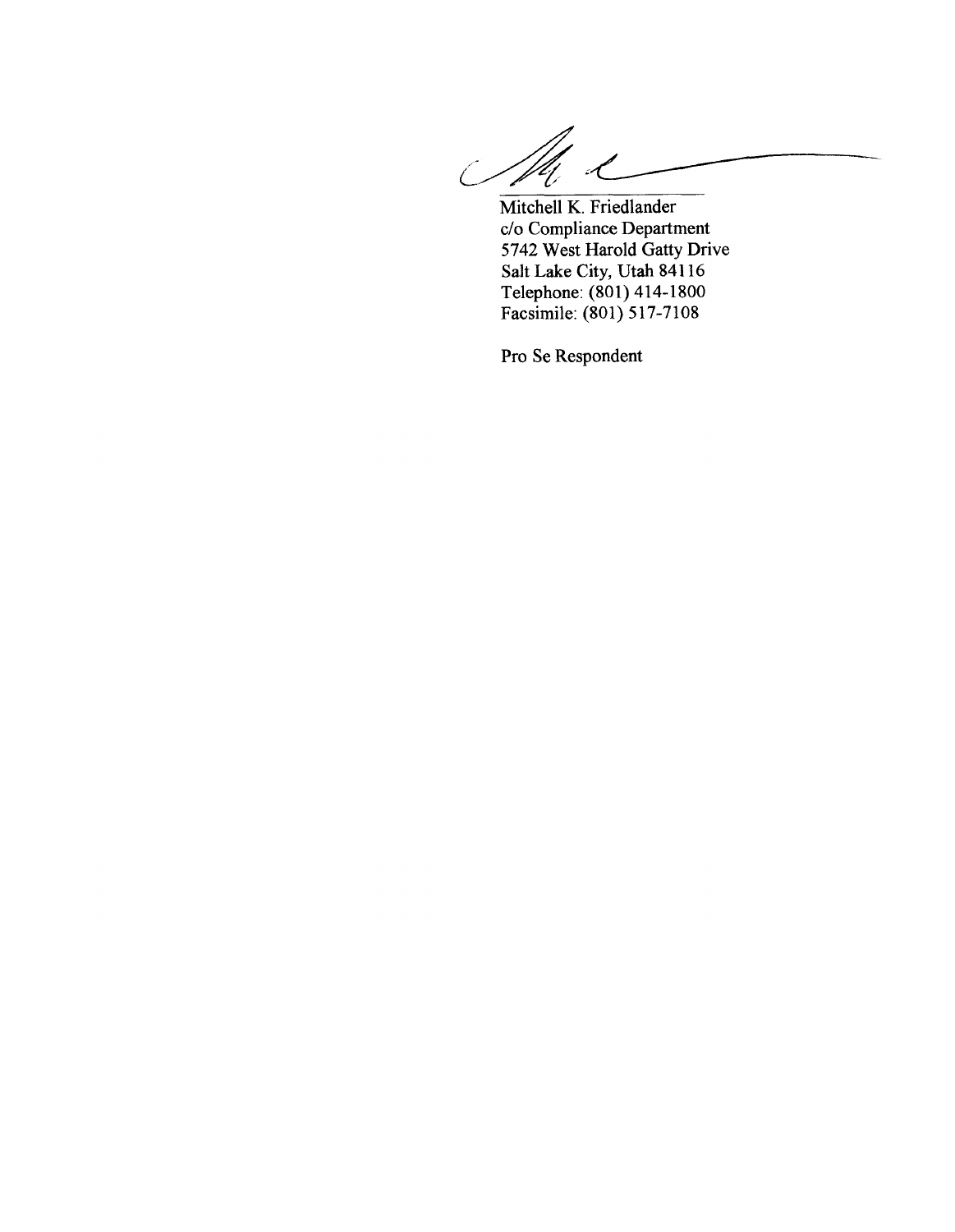# **UNITED STATES OF AMERICA BEFORE FEDERAL TRADE COMMISSION OFFICE OF ADMINISTRATIVE LAW JUDGES**

*In the Matter of* 

- BASIC RESEARCH, LLC, a limited liability company;
- A.G. WATERHOUSE, L.L.C. a limited liability corporation,
- KLEIN-BECKER USA, LLC, a limited liability company;
- NUTRASPORT, LLC, a limited liability company;
- SÖVAGE DERMALOGIC LABORATORIES, LLC, a limited liability company;
- BAN, LLC,

a limited liability corporation, also doing business as BASIC RESEARCH, L.L.C., OLD BASIC RESEARCH, L.L.C., BASIC RESEARCH, A.G. WATERHOUSE, KLEIN-BECKER USA, NUTRA SPORT, and SOVAGE DERMALOGIC LABORATORIES,

DENNIS GAY, individually and as an officer of the limited liability corporations,

DANIEL B. MOWREY, Ph.D., Also doing business as AMERICAN PHYTOTHERAPY RESEARCH LABORATORY, and

MITCHELL K. FRIEDLANDER,

*Respondents.* 

**ORDER ON MOTION TO DISMISS COMPLAINT FOR LACK OF DEFINITENESS** 

**Docket No. 9318**